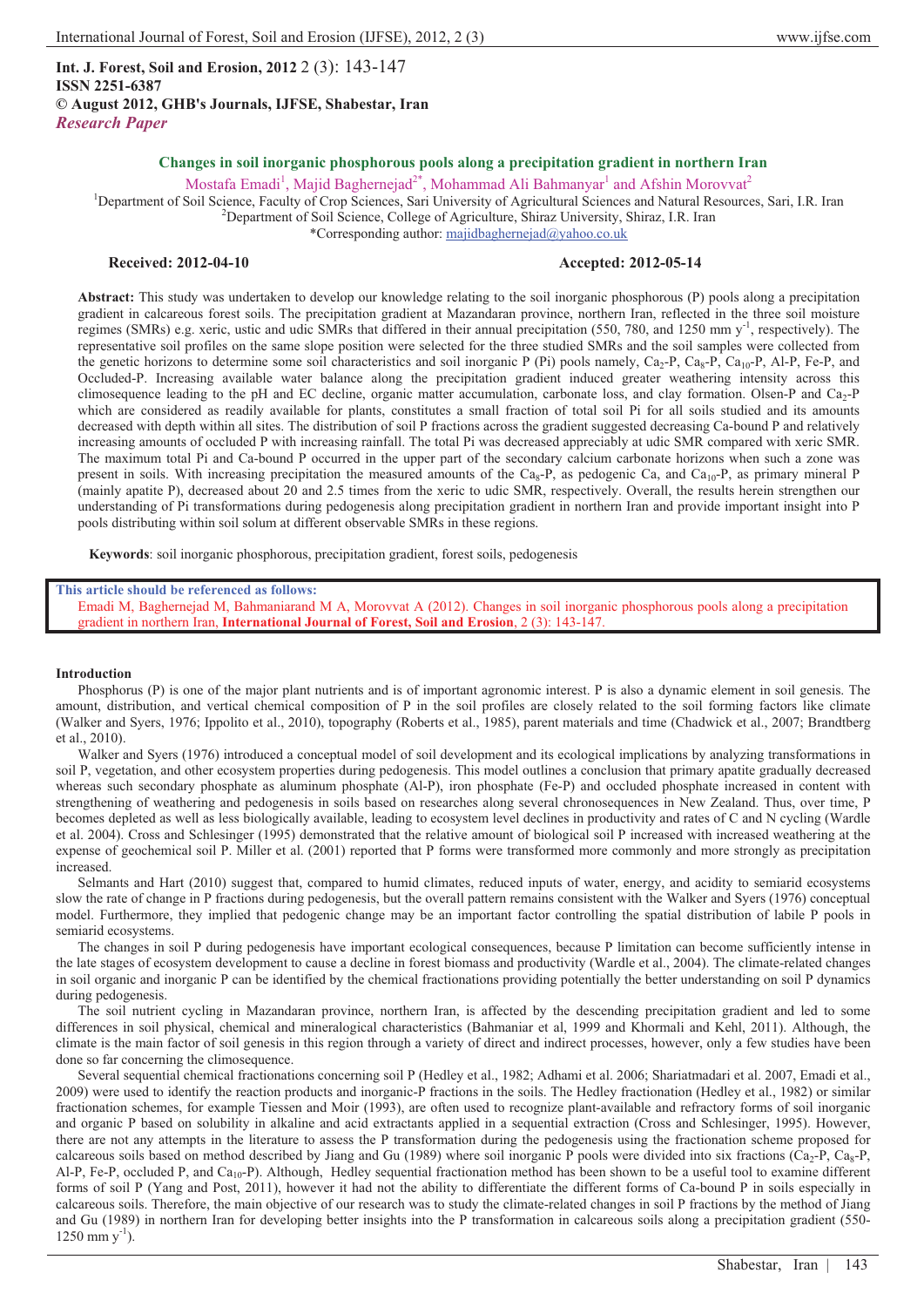## **Materials and methods**

## **Site and soil descriptions and soil analyses**

Sampling sites are located in Mazandaran province, northern Iran, spanning a 700 mm precipitation gradient over 170 km across the province. Figure 1 illustrates the location map of the Mazandaran province and representative soil profiles of thee sampling sites (Royan, Ghaemshahr and Behshahr). The mean annual precipitations were  $1250$ , 780 and 550 mm yr<sup>-1</sup> for the Royan, Ghaemshahr and Behshar sampling sites that reflected in udic, ustic and xeric SMRs, respectively. The SMR was determined by the Newhall software program. The mean annual air temperature was the same across the study area (16 °C) and classified as thermic soil temperature regime. All sites have roughly the same elevation as well (150 m asl).

In order to study the effect of climate or precipitation rate on soil formation and P dynamics, other factors of pedogenesis including parent material, relief, vegetation and time must be kept constant. For this purpose, this study was conducted on the soils derived from the calcareous parent material and developed on the summit slope position under the native forest utilization, far above the groundwater table. Soils at these sites were primarily derived from limestone and calcareous sedimentary deposits. Given that forest soils in highland of northern Iran are being degraded and destructed due to extensive agricultural activities (Emadi et al., 2009), this study took the natural forests of Alborz mountain ranges into account. All studied sites were uncultivated and located on summit slope positions. Summit positions are generally quite stable, with minimal erosion or accretion. Dominant natural plants are forest trees including *Fagus orientalis, Punica granatum*, *Alnus subcordata*, *Acer insigne*. Anyway, these soils have substantially the same soil forming factors and subsequently their physicochemical and biological characteristics mainly depend on climate parameters. In general, it is assumed that except climate the duration and process of pedogenesis are the same for the studied soils.

At each summit position of the studied SMRs, three representative soil profiles were selected from the several excavated profiles and the soil samples were collected from the genetic horizons. The soils were described and classified according to the Soil Survey Manual (Soil Survey Staff, 1993), Keys to Soil Taxonomy (Soil Survey Staff, 2010), and WRB (2006), respectively. The redness rating (RR) was calculated as (10-H) C/V, where H is the numerical value of YR hue, C is chroma, and V is the value of the Munsell notation (Torren and Barron, 1993). Soil samples were air dried, crushed, and passed through a 2-mm sieve, and some of their characteristics such as texture (pipette method), organic carbon (OC), cation exchange capacity (CEC), calcium carbonate equivalent (CCE), and pH (saturated paste) were determined by the procedure outlined by Sparks et al. (1996). The mean values of above measured soil characteristics and soil P pools were presented in appropriate tables.

### **Phosphorus sequential fractionation**

Inorganic P fractions were measured according to a fractionation scheme proposed for the calcareous soils (Jiang and Gu, 1989). Briefly, the fractionation involved a sequential extraction with (1) 0.25 M NaHCO<sub>3</sub> (pH 7.5) to extract Ca<sub>2</sub>–P, (2) 0.5 M CH<sub>3</sub>COONH<sub>4</sub> (pH 4.2) to extract  $Ca_8-P$ , (3) 0.5 M NH<sub>4</sub>F (pH 8.2) to remove Al–P, (4) 0.1 M NaOH–0.1 M Na<sub>2</sub>CO<sub>3</sub> to obtain Fe–P, (5) 0.3 M sodium citrate–Na<sub>2</sub>S<sub>2</sub>O<sub>4</sub>–0.5 M NaOH to obtain the occluded P and (6) 0.5 M H<sub>2</sub>SO<sub>4</sub> to extract Ca<sub>10</sub>–P. All of the extraction procedures were performed in duplicate and contents of P were colorimetrically measured in the supernatants by the ascorbic acid method of Murphy and Riley (1962).

#### **Results and discussion**

## **Soil physical and chemical properties**

As Table 1 indicates, the differences in precipitation resulted in some pronounced changes in the soil morphological, physical and chemical properties.

Soils' color ranges in xeric and usdic SMRs sites are with the Munsell color index of (moist) 10YR and value and chroma of 3–5 and 2–5, respectively. The soil materials tend to comparatively be redder in udic SMR with the Munsell color hue of (moist) 7.5YR compared with other two sites. Amongst the three studied SMRs, the soils investigated at the area with udic SMR had the higher values of the redress rating (RR). The RR is well correlated with hematite content in the soils (Torrent and Barron, 2002). The rubification i.e. pedogenic hematite formation follows the soil decalsification because the presence of calcite in soils hinders the weathering of Fe-bearing primary minerals. This process occurs at a place similar to that of clay translocation. Apparently, hematites which tend to be associated with silicate clay particles are transported to the argillic horizon (Bt) at the wettest sampling site, Royan, reflecting the soil matrix redder than other two sites. Moreover, a soil with a high RR can also contain goethite, but because of the dominance of the red color of hematite, the RR does not allow estimation of the amount of goethite in a sample (Duiker et al., 2003). Thus, based on RR in Table 1, the Bt1 horizon of the soils studied at udic SMR had the highest hematite content, followed by Bt2, BC and other studied soil horizons.

Despite a considerable variation within soil profiles, the pH, EC and CCE contents gradually decreased and clay content, OC and CEC increased in soils across precipitation gradient. As seen in Table 1, the pH values in the A horizons of the soils in Behshar, Ghaemshar and Royan were 7.61, 6.73 and 6.2, respectively. In contrast, CCE content in the A horizons of the soils from Behshar was higher (9.6 %) than other two wetter sites and increased with depth within all sites. The OC content in the soil solum increased in this precipitation gradient. In this context, Lutzow et al. (2006) described the stabilization of OM in temperate soils through the following mechanisms: (1) selective preservation due to recalcitrance of OM, (2) spatial in accessibility of OM from decomposers due to occlusion, intercalation, hydrophobicity, encapsulation and interaction with mineral surfaces (Fe, Al, Mn oxides, phyllosilicates) and metal ions.

Overall, subsurface horizons contained greater amounts of CCE at all sampling sites, which decreased with increasing precipitation although effervescence with cold 1 N HCl was absent throughout the Royan soil profile. The greater leaching and effective precipitation in areas of ustic and udic SMRs with higher rainfall compared with xeric SMR were slightly promoted the deeper carbonate accumulation and basic cation removals. Leaching of soluble salts (EC) in ustic SMR leads to an eluvial horizon underlain by phyllosilicate-enriched illuvial horizon above the secondary accumulations of calcium carbonate (and other soluble salts) in the parent material. The depth to this horizon can be inferred as the depth to effective precipitation (Jenny, 1941; Birkeland, 1999).

The clay and CEC contents of soils increased from the xeric to the udic SMR. This could be attributed to the conditions are suitable for humification, decalcification and clay illuviation, and also clay neoformation and transformation through weathering of coarser fractions. Increasing soil available water and a relative leaching environment for the release of  $K^+$  from micaceous minerals (illite) in the calcareous environment provide favorable conditions for the formation of smectite and vermicuite through clay transformation (Khormali and Abtahi, 2003) containing higher cation exchangeable sites.

The soil classifications of the studied soils according to the WRB (2006) and Keys to Soil Taxonomy (2010) are shown in Table 1. The soil classifications of the xeric SMR are mainly classified as Typic Calcixerepts with cambic and calcic horizons showing the initiation of brunification and structure formation as soil forming processes. An outstanding characteristic of studied soils in xeric SMR, Calcisols, is a prominent horizon of calcium carbonate accumulation near the soil surface. No argillic horizon was found in the area with xeric SMR.

Soils of the ustic and udic SMRs classified as Calcic Haplustalfs and Mollic Halpudalfs (Keys to Soil Taxonomy, 2010) or Calcic Luvisol and Haplic Luvisol (WRB, 2006), respectively, indicating the conditions were favorable for the downward decalcification and the subsequent clay illuviation and formation of moderately to strongly developed argillic horizons. Lavkulich and Arocena (2010) stated that lessivage is the dominant soil-forming process in Luvisols like studied soil in ustic and xeric SMRs, and has significant influence in the ecosystem functions of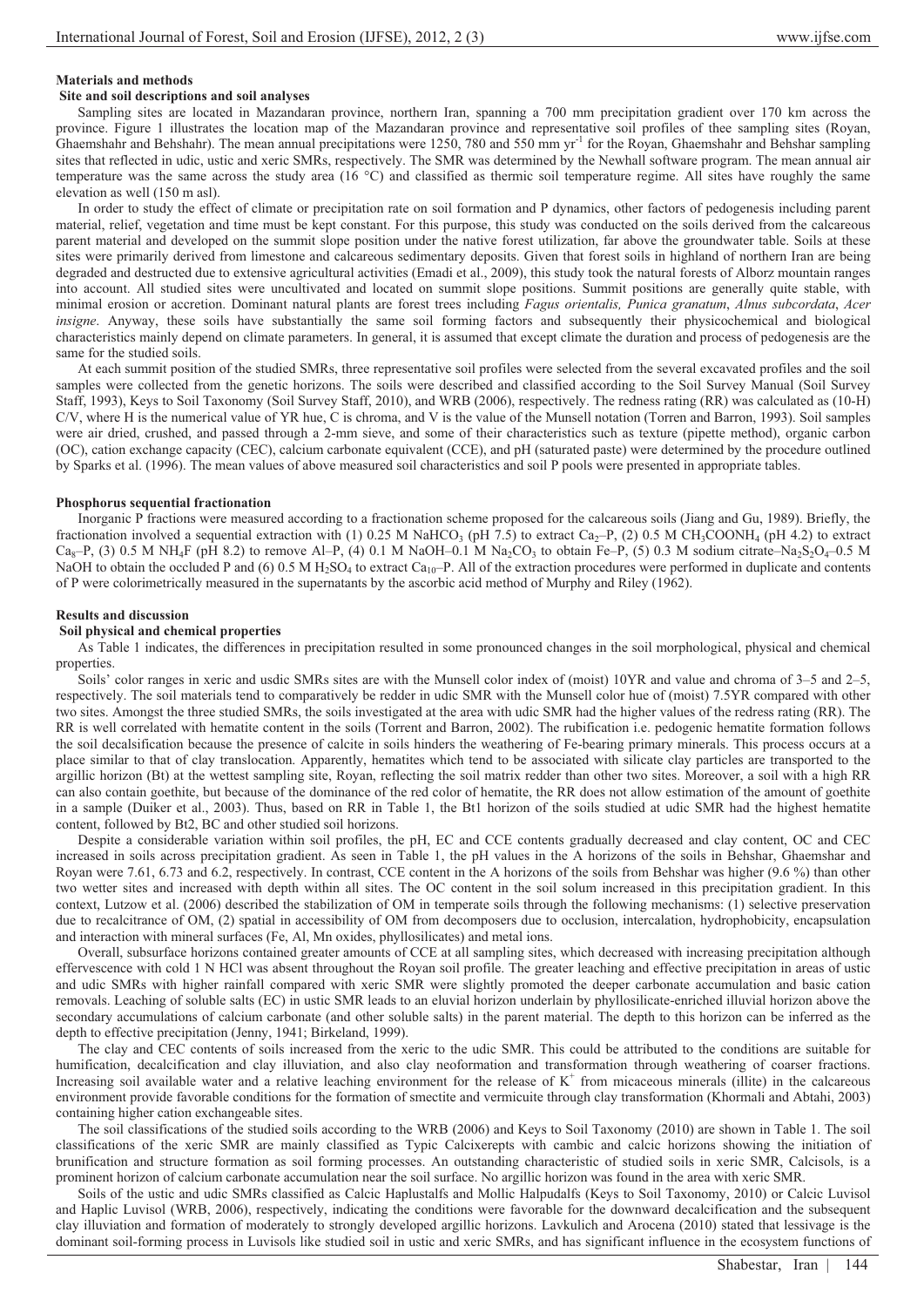soils. The accumulations of phyllosilicates in the Bt horizons provide inorganic colloidal materials with large surface area and high amounts of negative charges that are conducive to the retention of water, metals and OC.

**Table 1.** Classification and main characteristics of the soils at the three investigated sites of northern Iran<sup>1</sup>

| Sampling Sites                                                                  | SMR*  | Horizon                                                                              | Depth<br>(cm) | Color<br>(Moist) | <b>RRb</b> | Structs | Ef  | Sand<br>$\%$ | Silt<br>% | Clay<br>% | Texe | pH<br>(paste) | ΟŒ<br>% | $CCE\varepsilon$<br>% | CECA<br>$Cmol(+)$ kg <sup>-1</sup> | ECek<br>$dS \, m1$ |
|---------------------------------------------------------------------------------|-------|--------------------------------------------------------------------------------------|---------------|------------------|------------|---------|-----|--------------|-----------|-----------|------|---------------|---------|-----------------------|------------------------------------|--------------------|
|                                                                                 |       | Fine, mixed, superactive, nonacid, thermic, Mollic Halpudalfs (Haplic Luvisol)       |               |                  |            |         |     |              |           |           |      |               |         |                       |                                    |                    |
| Royan                                                                           | Udic  | Α                                                                                    | $0 - 14$      | 10YR 3/2         | Ω.         | m1 abk  |     | 25           | 35        | 29        | CL   | 6.2           | 2.55    | 1.1                   | 55.5                               | 0.07               |
|                                                                                 |       | Bt.                                                                                  | 14-74         | 7.5YR3/4         | 3.3        | m3 abk  |     |              | 38        | 58        | C    | 6.4           | 2.1     | 2.4                   | 48.2                               | 0.11               |
|                                                                                 |       | Bt <sub>2</sub>                                                                      | 74-109        | 7.5YR3/3         | 2.5        | c3 abk  |     | 4            | 34        | 62        | С    | 6.7           | 0.9     | 2.4                   | 55.0                               | 0.11               |
|                                                                                 |       | ВC                                                                                   | 109-150       | 7.5YR6/6         | 2.5        | f1 abk  | e.  | 14           | 41        | 45        | SiC  | 7.2           | 0.2     | 12.6                  | 33.2                               | 0.2                |
| Fine, mixed, superactive, nonacid, thermic, Calcic Haplustalfs (Calcic Luvisol) |       |                                                                                      |               |                  |            |         |     |              |           |           |      |               |         |                       |                                    |                    |
| Ghaemshahr                                                                      | Ustic | Α                                                                                    | $0 - 11$      | 10YR 3/2         | Ω.         | mlgr    |     | 24           | 41        | 35        | CL   | 6.73          | 2.14    | 5.5                   | 38.6                               | 0.13               |
|                                                                                 |       | Bt1                                                                                  | $11 - 33$     | 10YR3 /4         | 0          | m2abk   |     | 10           | 38        | 52        | С    | 6.67          | 1.51    | 6                     | 39.8                               | 0.21               |
|                                                                                 |       | B <sub>t2</sub>                                                                      | 33-89         | 10YR 4/3         | Ω.         | m2abk   |     | 15           | 30        | 55        | С    | 6.71          | 0.62    | 7.9                   | 39.0                               | 0.29               |
|                                                                                 |       | BCk                                                                                  | 89-145        | 10YR 5/4         | n          | m       | ev  | 20           | 38        | 42        | С    | 7.36          | 0.21    | 29.7                  | 25.8                               | 0.41               |
|                                                                                 |       | Fine, mixed, superactive, calcareous, thermic, Typic Calcixerepts (Haplic Calcisols) |               |                  |            |         |     |              |           |           |      |               |         |                       |                                    |                    |
| Behshahr                                                                        | Xeric | Α                                                                                    | $0 - 17$      | 10 YR3/4         | Ω.         | f1 abk  | es. | 17           | 43        | 39        | SiCL | 7.61          | 1.23    | 9.6                   | 25.8                               | 0.51               |
|                                                                                 |       | <b>Bw</b>                                                                            | 17-45         | 10YR 4/4         | Ω.         | m1 abk  | es. | 14           | 44        | 42        | SiC. | 7.87          | 0.62    | 11.6                  | 20.3                               | 0.61               |
|                                                                                 |       | Bk                                                                                   | 45-110        | 10YR 5/5         | Ω.         | f2 abk  | ev  | 18           | 44        | 38        | SiCL | 7.81          | 0.34    | 29.7                  | 17.3                               | 0.72               |
|                                                                                 |       | o<br>U                                                                               | $+110$        | 10YR 5/5         | 0          | f1 abk  | ev  | 16           | 46        | 38        | SiCL | 8.1           | 0.25    | 22.5                  | 18.2                               | 0.77               |

<sup>1</sup> Symbols applied according to Soil Survey Manual (Soil Survey Staff, 1993) and the values in the tables are the mean of three soil samples

Soil Moisture Regime, • Redness rating=(10-Hue)×Chroma/Value, «Structure, 4 Effervescence with cold 1 NHCl, « Texture, ¤Organic Carbon, « Calcium Carbonate Equivalent; h Cation Exchange Capacity; k Electrical Conductivity

#### **Inorganic phosphorus fractionation in soils**

The amount of soil Pi pools at all sites studied is shown in Table 2. Results show that different soil P forms affected by the climate as the most important soil forming factor in these soils.

| Sampling<br>sites <sup>a</sup>                                                                         | Horizon                               | $Olsen-P$ | $Ca2-P$   | $Ca8-P$     | $Al-P$      | $Fe-P$     | Occluded-P  | $Ca10-P$    | Total-Pi |  |  |  |  |
|--------------------------------------------------------------------------------------------------------|---------------------------------------|-----------|-----------|-------------|-------------|------------|-------------|-------------|----------|--|--|--|--|
| Royan                                                                                                  | Mollic Halpudalfs (Haplic Luvisol)    |           |           |             |             |            |             |             |          |  |  |  |  |
|                                                                                                        | A                                     | 14.2(3.3) | 9.8(2.3)  | 8.5(2.0)    | 93.1(21.6)  | 77.8(18.1) | 117.3(27.2) | 124.4(28.9) | 430.9    |  |  |  |  |
|                                                                                                        | Bt1                                   | 9.7(2.4)  | 5.3(1.3)  | 7.5(1.8)    | 101.7(24.8) | 82.1(20.0) | 115.6(28.1) | 98.8(24.0)  | 410.9    |  |  |  |  |
|                                                                                                        | B <sub>t2</sub>                       | 3.3(0.8)  | 4.0(1.0)  | 7.9(1.9)    | 92.7(22.5)  | 81.4(19.8) | 101.4(24.6) | 124.6(30.2) | 412.0    |  |  |  |  |
|                                                                                                        | ВC                                    | 5.2(1.1)  | 6.3(1.4)  | 6.5(1.4)    | 98.9(21.3)  | 84.9(18.2) | 99.6(21.4)  | 169.3(36.4) | 465.4    |  |  |  |  |
| Ghaemshahr                                                                                             | Calcic Haplustalfs (Calcic Luvisol)   |           |           |             |             |            |             |             |          |  |  |  |  |
|                                                                                                        | A                                     | 13.3(2.7) | 10.4(2.1) | 44.4(8.9)   | 76.8(15.4)  | 52.6(10.6) | 107.5(21.5) | 206.5(41.5) | 497.8    |  |  |  |  |
|                                                                                                        | B <sub>t1</sub>                       | 8.7(2.0)  | 7.8(1.8)  | 17.3(3.9)   | 74.2(16.8)  | 59.3(13.5) | 82.3(18.7)  | 199.5(45.3) | 440.4    |  |  |  |  |
|                                                                                                        | Bt2                                   | 3.1(0.6)  | 3.4(0.6)  | 19.2(3.6)   | 122(23.0)   | 95.5(18.0) | 107.1(20.3) | 182.6(34.4) | 530.3    |  |  |  |  |
|                                                                                                        | <b>BCk</b>                            | 3.4(0.5)  | 2.8(0.4)  | 16.6(2.6)   | 89.9(14.1)  | 73.4(11.5) | 83.4(13.1)  | 371.6(58.3) | 637.7    |  |  |  |  |
|                                                                                                        | Typic Calcixerepts (Haplic Calcisols) |           |           |             |             |            |             |             |          |  |  |  |  |
| Behshahr                                                                                               | A                                     | 10.3(1.6) | 8.3(1.6)  | 164.6(26.0) | 48.2(8.9)   | 56.2(7.6)  | 51.5(8.1)   | 305.5(48.2) | 634.3    |  |  |  |  |
|                                                                                                        | <b>Bw</b>                             | 4.5(0.8)  | 4.1(0.8)  | 135.2(24.5) | 24.9(7.2)   | 39.8(4.5)  | 51.3(9.3)   | 295.3(53.6) | 550.7    |  |  |  |  |
|                                                                                                        | Bk                                    | 6.2(0.9)  | 6.2(0.9)  | 134.8(20.6) | 31.0(7.6)   | 49.6(4.7)  | 61.1(9.3)   | 371.8(56.8) | 654.0    |  |  |  |  |
|                                                                                                        | $\mathcal{C}$                         | 2.6(0.4)  | 2.5(0.4)  | 116.6(19.1) | 29.4(7.8)   | 47.5(4.8)  | 56.4(9.2)   | 357.8(58.6) | 610.2    |  |  |  |  |
| <sup>a</sup> Numbers in parentheses present the percentage of total inorganic P found in each fraction |                                       |           |           |             |             |            |             |             |          |  |  |  |  |

**Table 2.** Amounts of different inorganic P fractions (mg kg<sup>-1</sup>) sequentially extracted from soil samples

Olsen-P and Ca<sub>2</sub>-P which are considered readily available for plants, constitutes a small fraction of total soil inorganic P (Pi) for all soils studied. This is likely due to rapid uptake by plants and microorganisms or due to the formation of the secondary mineral phases. The Olsen-P contents in the A horizons of soils in xeric, ustic and udic SMRs were 10.3, 13.3 and 14.2 mg kg<sup>-1</sup>, respectively. Soil available P decreased with depth within all sites. This is due to the biocycling that increase P available concentrations in the soil surface as plants access nutrients from deeper horizons (Carreira et al., 1997; Chadwick et al., 2007). Ippolito et al. (2010) related the soil surface P accumulation to increased biocycling and biological mining as well as eolian input. It is apparent that the soil available P increased with increasing rainfall (Table 2). Our results herein are inconsistent with findings of Yang and Post (2011) who stated that the mean labile P, readily available soil P, ranges from around 100 mg P kg<sup>-1</sup> in slightly weathered soils to about 20 mg P kg<sup>-1</sup> in highly weathered soils, decreasing with the weathering stages of the soils. This may be due to the moderately weathered soils of the ustic and udic SMRs sites showing the relatively sufficient available P in soils.

The Ca<sub>2</sub>-P, Ca<sub>8</sub>-P and Ca<sub>10</sub>-P contents in the A horizons of the xeric SMR were 8.3, 164.6, 305.5, of the ustic SMR were 10.4, 44.4, 206.5, of the udic SMR were 9.8, 8.5, 124.4 mg kg<sup>-1</sup>, respectively. The Ca<sub>2</sub>-P, Ca<sub>8</sub>-P and Ca<sub>10</sub>-P contents in the wettest site, udic SMR, appreciably were lower than other two sites. With increasing precipitation the measured amounts of the Ca8-P, as pedogenic Ca in the soils, and Ca10-P, as primary mineral P (mainly apatite P), decreased about 20 and 2.5 times from the xeric to udic SMR, respectively. Therefore, most of the pedogenic Ca, Ca8-P, in the surface horizons disappeared at the wettest site. Given leaching of roughly all CCE from the soil profiles the relative abundance of Ca-bound P pools constituted about 32 % of total Pi in the surface horizons of udic SMR. The relative abundance of mean inorganic P pools in the soil solum were in the order of  $Ca_{10}$ -P>> $Ca_{8}$ -P>Occluded-P=Al-P=Fe-P>  $Ca_{2}$ -P in xeric SMR sampling site, of  $Ca_{10}$ - $P > Occluded-P > A1-P=Fe-P > Ca<sub>2</sub>-P > Ca<sub>2</sub>-P$  in ustic SMR sampling site and of Occluded-P=Ca<sub>10</sub>-P>Al-P>Fe-P>>Ca<sub>8</sub>-P=Ca<sub>2</sub>-P in udic SMR sampling site (Table 2). Adhami et al. (2006) also fractionated inorganic P in highly calcareous soils of southern Iran in the order  $Ca_{10}P > Ca_{8}P$  $>$  Occluded-P  $>$  Al-P  $>$  Fe-P  $>$  Ca<sub>2</sub>-P. Emadi et al. (2009) found that the relative abundance of inorganic P fractions in the selected heavily fertilized soils of northern Iran were in the order of Ca-P> Al-P> Fe-P >>Occluded-P > soluble-P.

The Al-P, Fe-P and occluded P contents at the A horizons of the xeric SMR were 48.2, 56.2, 51.5, of the ustic SMR were 76.8, 52.6, 107.5, of the udic SMR were 93.1, 77.8, 127.3 mg kg-1, respectively. Overall, the Al-P, Fe-P and occluded P comprised about 22, 20 and 25 % of total Pi at the udic SMR, respectively, whereas at Behshahr site comprised 8, 7 and 8 % of total Pi, respectively. These results showed general increases in Al-P, Fe-P and occluded P contents with increasing precipitation in soils. With the progression of weathering and the increase of Al and Fe oxide minerals and the decrease of soil pH, P mineralized from organic matter adsorbs to the surface of minerals and may further become encapsulated inside of Fe an Al minerals, becoming occluded P. Lindsay (1979) reported that a decrease in soil pH coupled with a loss of basic cations shifted systems dominated by Ca-phosphates to Fe- and Al-phosphates. The observed P weathering patterns across the soils studied also compared well with findings of Carreira et al. (1997) who found that under conditions of low, intermediate, and high weathering the most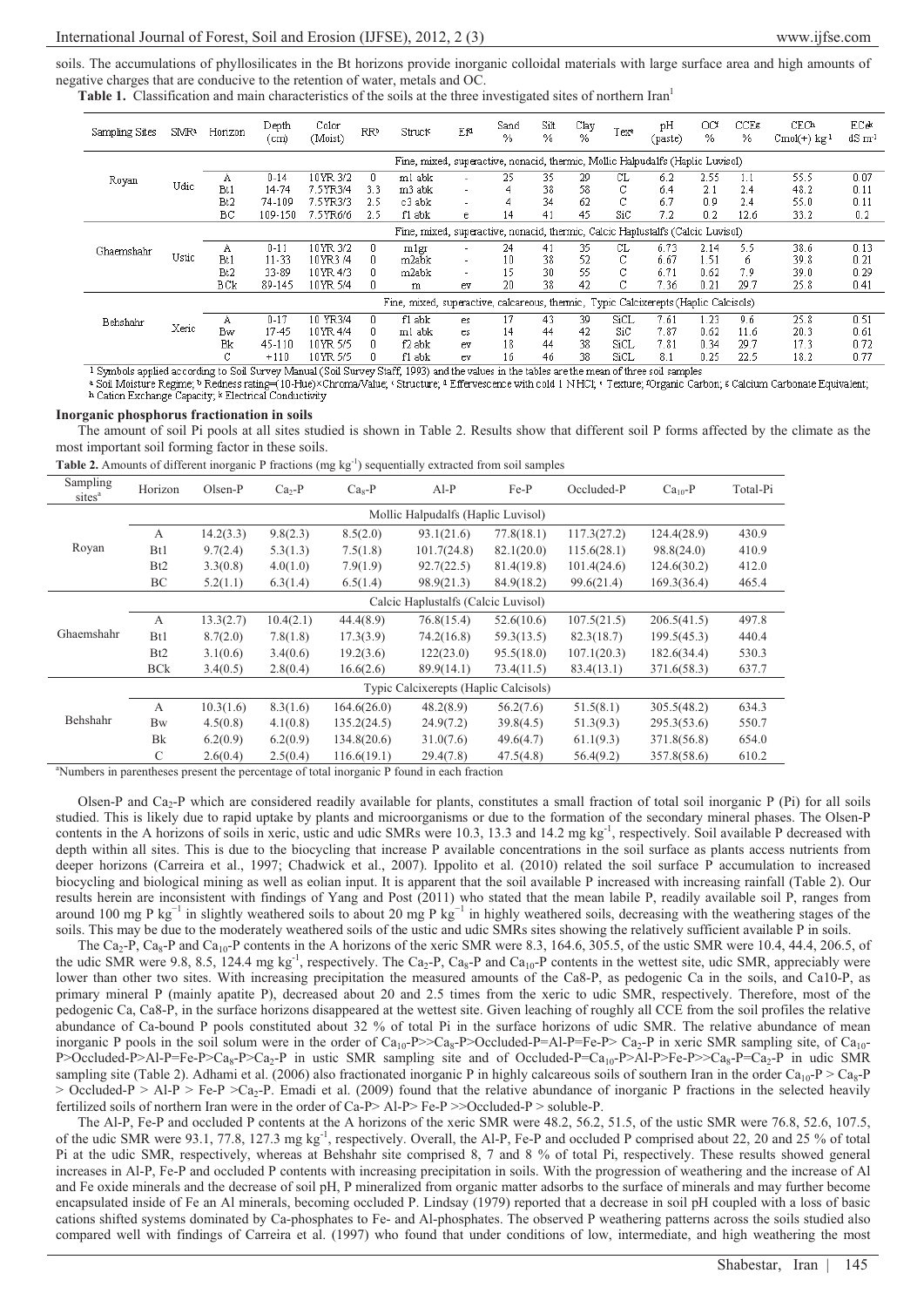inorganic soil P was Ca-bound, Al- and Fe-bound, and occluded, respectively. Consistent with our observations at Royan sampling site having the highest weathering evidences, Ippolito et al., (2010) showed that occluded P increased along the weathering sequence.

Mean total Pi by summing all sequentially measured inorganic forms in soil solum were  $612$ ,  $526$  and  $429$  mg kg<sup>-1</sup> in xeric, ustic and udic SMRs, respectively. Therefore, the total Pi was markedly decreased at the wetter sites. The amount of total Pi in all soils studied at ustic and udic SMRs were high near the surface, decreased to a minimum within Bt horizons, and increased to a maximum beneath the argilic horizons and parent materials (Table 2). The maximum total Pi and Ca-bound P (sum of sequentially measured Ca<sub>2</sub>-P, Ca<sub>8</sub>-P and Ca<sub>10</sub>-P) occurred in the upper part of the secondary calcium carbonate horizons when such a zone was present. Apparently, the P pools had been leached from the upper horizons and reprecipitated as Ca-bound P in the drier calcareous horizons and layers.

The vertical distribution pattern of the various P pools for each site is shown in Figure 2. At Behshahr sampling site with xeric SMR, the Al-P, Fe-P and occluded P pools changed little with depth. Ca-bound P varied with depth, containing 434–476 mg P kg<sup>-1</sup> in the Bw and C horizons; higher amounts were found in calcic horizons (Bk). Furthermore, the maximum measured Ca-bound P was observed at the BCk and BC horizons in the ustic and udic SMRs, respectively. The soils at Behshahr site with xeric SMR were dominated by Ca-bound P throughout the profile, but its dominance in other two wetter sites decreased appreciably (Figure 2). From xeric to udic SMRs, maximum concentrations of total Pi were found in the horizon with maximum carbonate concentrations demonstrating that downward P movement may be limited by the mean depth of



**Figure** 1. The location map of the study area and the representative soil profiles for three sampling sites

**Figure 2.** Vertical distribution of soil inorganic P forms at three sampling sites

P retention altered between secondary and primary mineral precipitates in the surface and subsurface at all soil studied. Subsurface Ca-bound P contents increased in parallel with highly observed CCE contents (Table 1). Our results revealed that even in soils with a fairly low CCE, about 1 % of CCE in soil surface at wettest site, the secondary precipitation of Ca–P minerals have broad ecosystem implications for the retention of P in udic SMR (Carreira et al., 2006). Moreover, this could be attributed to this fact that the small remained amounts of the CCE in the soil profiles at the wettest site are apparently enough active to precipitate and/or adsorb the P from soil solum. At udic SMR, in the upper horizons the CCE content is low and Ca-bound P trends within these horizons do not appear to follow that of organic C, suggesting that secondary Ca–P minerals most likely control P availability in the upper horizons (Ippolito et al., 2010).

Slightly weathered Inceptisols at the xeric SMR have a high percentage of Pi in apatite (approximately 50 %), while in intermediately weathered Alfisols at the ustic and udic SMRs, apatite P only accounts for about 40 and 25 % of total soil Pi (Table 2). This is due to drier climate condition and the generation of secondary calcium phosphate in Inceptisols, where the high concentrations of calcium carbonate leads to the chemical reaction between released P from primary apatite P and calcium minerals under neutral or alkaline conditions (Cross and Schlesinger, 1995; Lajtha and Schlesinger, 1988). In contrast to apatite P, occluded P increases with the weathering stage of soils. Occluded P makes up about 9 % of total soil Pi in slightly weathered Typic Calcixerepts, while it constitutes 20 % and 25 % of total soil P in intermediately weathered Calcic Haplustalfs and Mollic Halpudalfs. In the lower subsurface horizon i.e. C, BCk and BC horizons, Ca-bound P increased from the xeric to udic SMR and occluded P followed an opposite trend (Table 2 and Figure 2).

Shifts in the control of P availability, from reactions with Ca in drier climates, xeric SMR, to Al and Fe in wetter climates i.e ustic and udic SMRs, is a common occurrence observed in soil studied where transformations result from increased weathering intensity. Several reports state that Fe- and Al-oxyhydroxides can overwhelm the role of carbonate minerals in forming P precipitates (Carreira et al., 1997; Pena and Torrent, 1990) even in soils with a basic pH. Ippolito et al., (2010) have noted that within mollic epipedons across the semi-arid US central Great Plains, the Ca-bound P dominates all fractions yet inorganic C content, or CaCO<sub>3</sub>, is low or absent like the same satiation in soils of udic SMR in this study. Given the weathering intensity in our study area, it is unlikely the steady state conditions of soil P proposed by Walker and Syers (1976) and Turner et al. (2007), implying dominance of occluded P and organic P in the soils profiles, have been achieved. **Conclusions** 

The variability in soil P transformations in light of potentially climate-driven changes during pedogenesis was studied in this research. Increasing available water balance along the precipitation gradient induced greater weathering intensity across the climosequence leading to the pH and EC decline, organic matter accumulation, carbonate loss, and clay formation. The soils in xeric, ustic and udic SMRs classified as Typic Calcixerepts, Calcic Haplustalfs and Mollic Halpudalfs, respectively. Slightly weathered Inceptisols at the xeric SMR have a high percentage of Pi in apatite (approximately 50 %), while in intermediately weathered Alfisols at the ustic and udic SMRs, apatite P only accounts for about 40 and 25 % of total soil Pi. In contrast to apatite P, occluded P increases with the weathering stage of soils. Occluded P makes up about 9 % of total soil Pi in slightly weathered Typic Calcixerepts, while it constitutes 20 % and 25 % of total soil P in intermediately weathered Calcic Haplustalfs and Mollic Halpudalfs, respectively. The results revealed that even in soils of udic SMR with a fairly low CCE in the soil surface, about 1 %, the secondary precipitation of Ca–P minerals constitutes about 25 % of total Pi demonstrating the broad ecosystem implications for the retention of P by soil carbonate and calcium compounds. Given the weathering intensity in our study area, it is unlikely the proposed steady-state conditions for soil Pi have been achieved. The results reveal that although P is often assumed to be relatively immobile in soils, significant redistribution occurs during pedogenesis in study area.